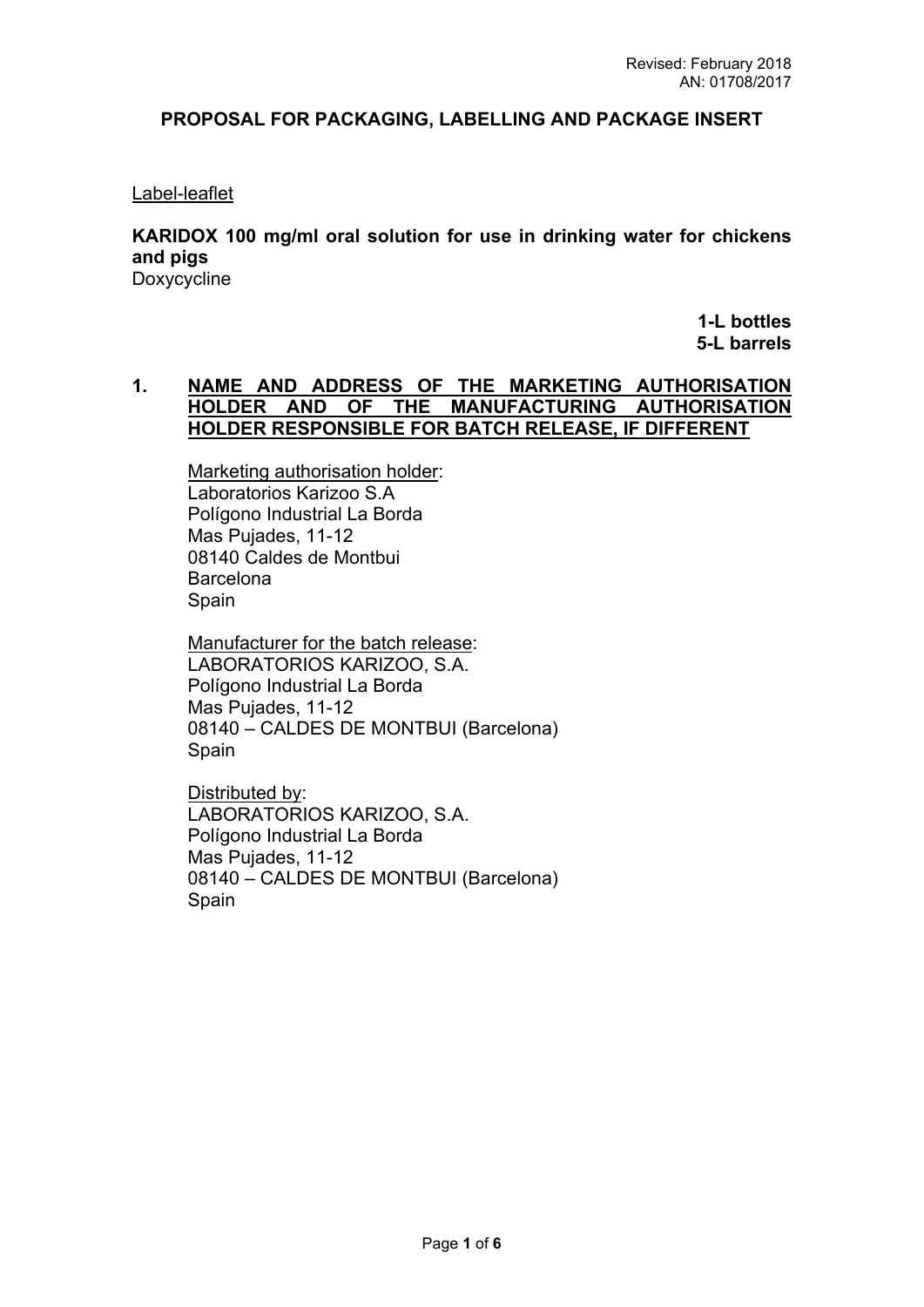# **2. NAME OF THE VETERINARY MEDICINAL PRODUCT**

KARIDOX 100 mg/ml oral solution for use in drinking water for chickens and pigs Doxycycline

# **3. STATEMENT OF ACTIVE AND OTHER SUBSTANCES**

Composition per ml:

### **Active substance:**

Doxycycline..................................................100 mg (equivalent to Doxycycline hyclate 116.0 mg)

## **4. PHARMACEUTICAL FORM**

Oral solution for use in drinking water. Clear, dense, brownish-yellow solution.

# **5. TARGET SPECIES**

Chicken (broilers) and pigs.

# **6. INDICATIONS**

CHICKENS (BROILERS)

Prevention and treatment of, chronic respiratory disease (CRD) and mycoplasmosis caused by microorganisms sensitive to doxycycline.

**PIGS** 

Prevention of clinical respiratory disease due to *Pasteurella multocida* and *Mycoplasma hyopneumoniae* sensitive to doxycycline.

The presence of the disease in the herd should be established before treatment.

# **7. CONTRAINDICATIONS**

Do not use in case of hypersensitivity to tetracyclines. Do not use in case of resistance to tetracyclines occurs. Do not use in animals with hepatic dysfunction.

# **8. ADVERSE REACTIONS**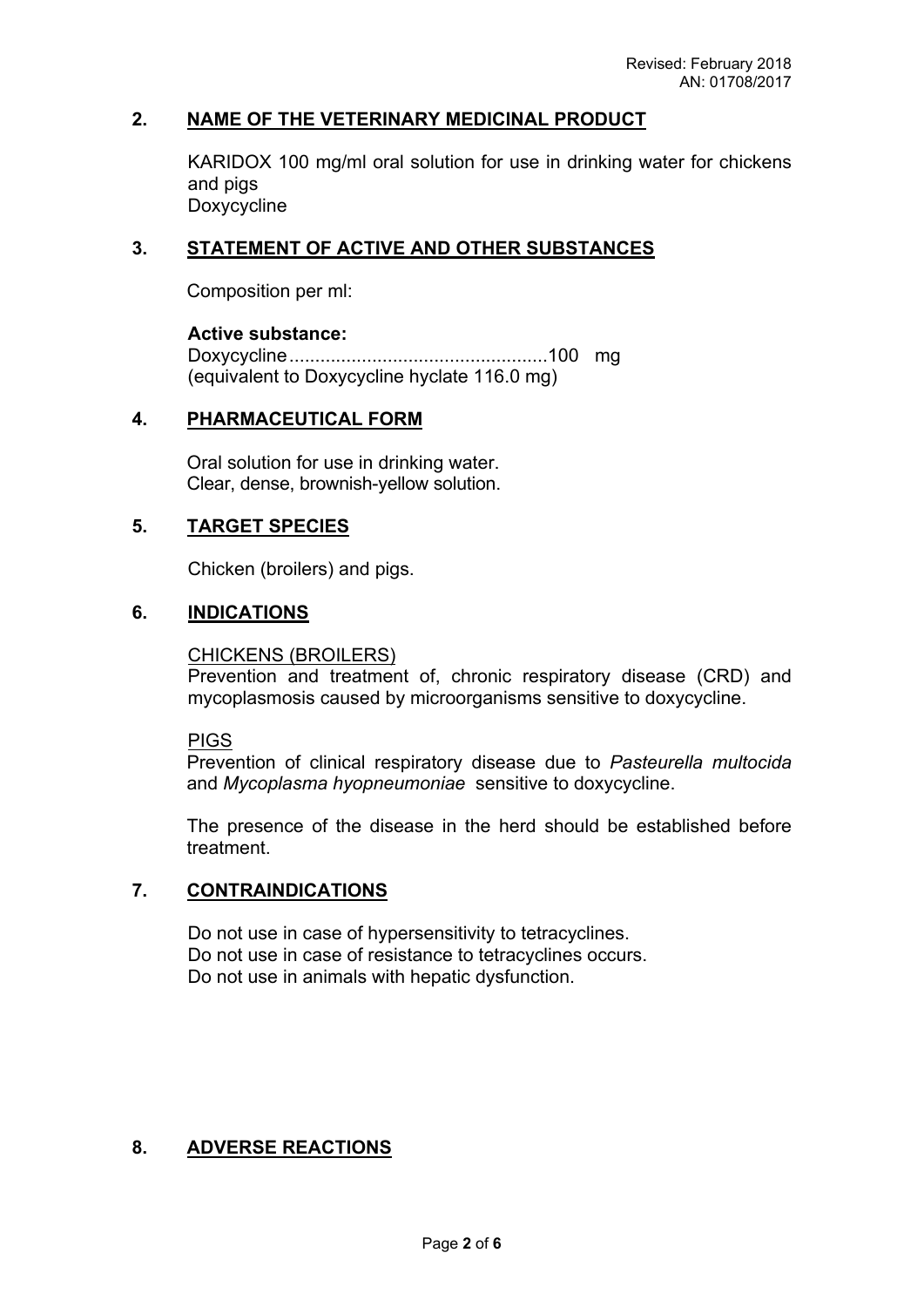Allergic and photosensitivity reactions can occur. Intestinal flora may be affected if treatment is very prolonged, and this may result in digestive disturbance.

If suspected adverse reactions occur, treatment should be discontinued. If you notice any serious effects or other effects not mentioned in this leaflet, please inform your veterinary surgeon.

## **9. METHOD AND ROUTE OF ADMINISTRATION**

#### ORAL ROUTE, IN DRINKING WATER

The following dosage advice should be followed:

- CHICKEN (broilers): 11.5 23 mg doxycycline hyclate / kg body weight / day, corresponding to 0.1 -0.2 ml of the veterinary product per kg body weight, for 3-5 consecutive days. .
- PIGS: 11.5 mg doxycycline hyclate/ kg body weight / day, corresponding to 0.1 ml of the veterinary product per kg body weight, for 5 consecutive days. .

Based on the recommended dose, and the number and weight of the animals to be treated, the exact daily amount of the veterinary product should be calculated according to the following formula:

| X ml veterinary<br>product/ kg<br>b.w./day  | X. | Mean body<br>weight (kg) of<br>animals to be<br>treated | $=$ | X ml veterinary<br>product per l<br>drinking water |
|---------------------------------------------|----|---------------------------------------------------------|-----|----------------------------------------------------|
| Mean daily water consumption (I) per animal |    |                                                         |     |                                                    |

Medicated water should be the only drinking source.

#### **10. ADVICE ON CORRECT ADMINISTRATION**

To ensure a correct dosage body weight should be determined as accurately as possible to avoid underdosing. The uptake of medicated water is dependant on the clinical condition of the animals. In order to obtain the correct dosage, the concentration in drinking water may have to be adjusted.

The use of suitably calibrated weighing equipment is recommended if part packs are used. The daily amount is to be added to the drinking water such that all medication will be consumed in 24 hours. Medicated drinking water should be freshly prepared every 24 hours. It is recommended to prepare a concentrated pre-solution – approximately 100 grams product per litre drinking water – and to dilute this further to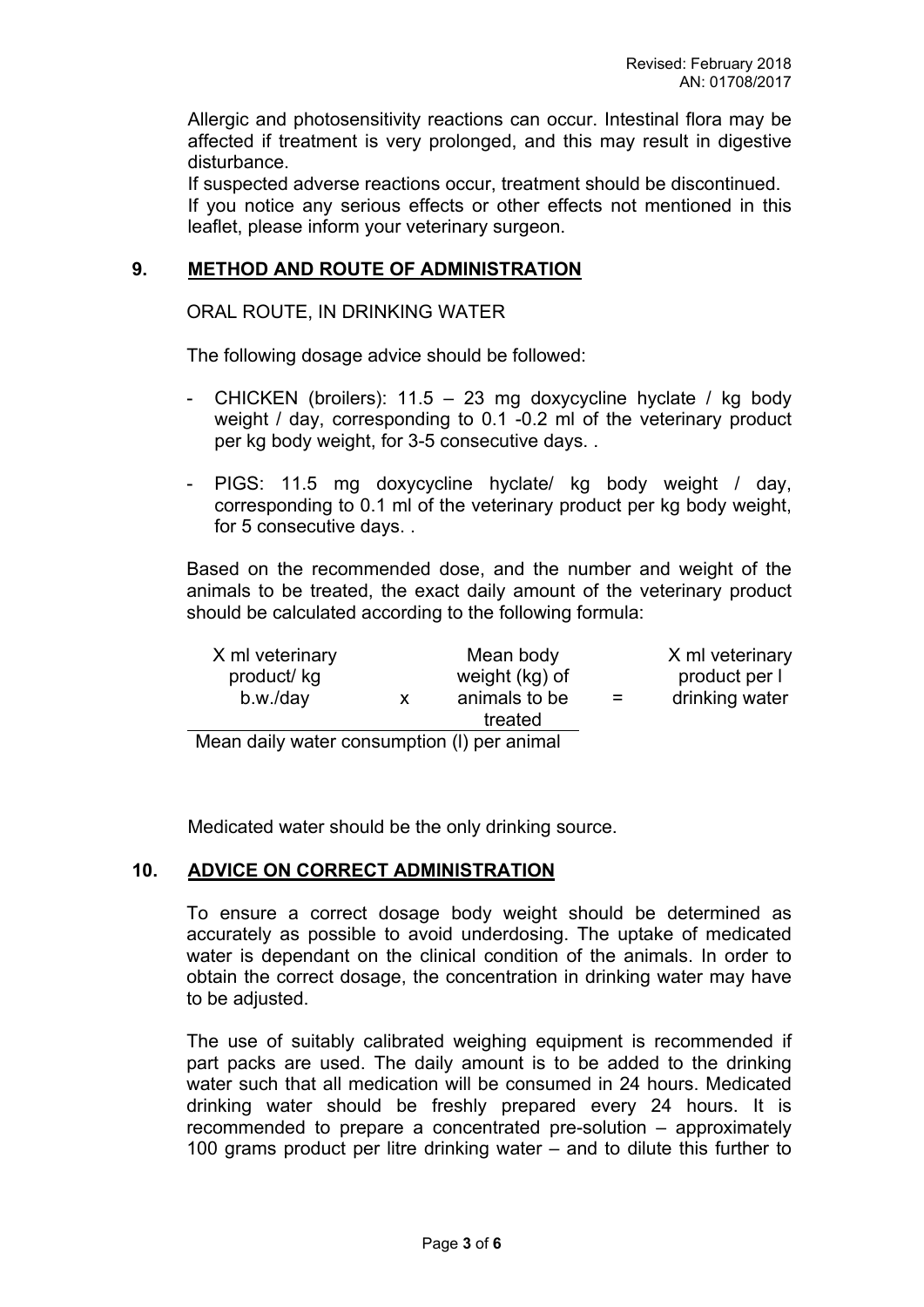therapeutic concentrations if required. Alternatively, the concentrated solution can be used in a proportional water medicator.

 The remaining medicated water should be disposed of in accordance with local requirements.

If no improvement in clinical signs is seen within the treatment duration, the diagnosis should be reviewed and treatment changed.

## **11. WITHDRAWAL PERIOD**

Meat & offal: Chickens (broilers): 7 days. Pigs: 7 days. Eggs: Not permitted for use in laying birds producing eggs for human consumption

## **12. SPECIAL WARNINGS, IF NECESSARY**

## **Special warnings for each target species**

Sick animals may have a reduced appetite and altered drinking patterns and should, if necessary, be medicated parenterally.

In cases of altered food or drinking water uptake, the concentrations should be adjusted in such a way that the recommended dosage is achieved.

## **Use during pregnancy, lactation or lay**

The product should not be used during pregnancy or lactation.

#### **Special precautions for use in animals**

Prolonged or repeated use of this veterinary medicinal product is discouraged. Attention should be paid to avoidance of stressful conditions and improvement of management practices and hygiene standards.

Avoid administration in oxidised drinking equipment.

Use of the product should be based on susceptibility testing of the bacteria isolated from the animal. If this is not possible, therapy should be based on local (regional and farm level) epidemiological information about susceptibility of the target bacteria, taking into account official national antimicrobial policies.Inappropriate use of the product may increase the prevalence of bacteria resistant to doxycycline and may decrease the effectiveness of treatment with tetracyclines, due to the potential for cross-resistance.

Due to variability (time, geographical) in susceptibility of bacteria for doxycycline, bacteriological sampling and susceptibility testing of microorganisms from diseased birds on farm are highly recommended.

A high resistance rate of *E.coli*, isolated from chickens, against tetracyclines has been documented. Therefore the product should be used for the treatment of infections caused by *E.coli* only after susceptibility testing has been carried out.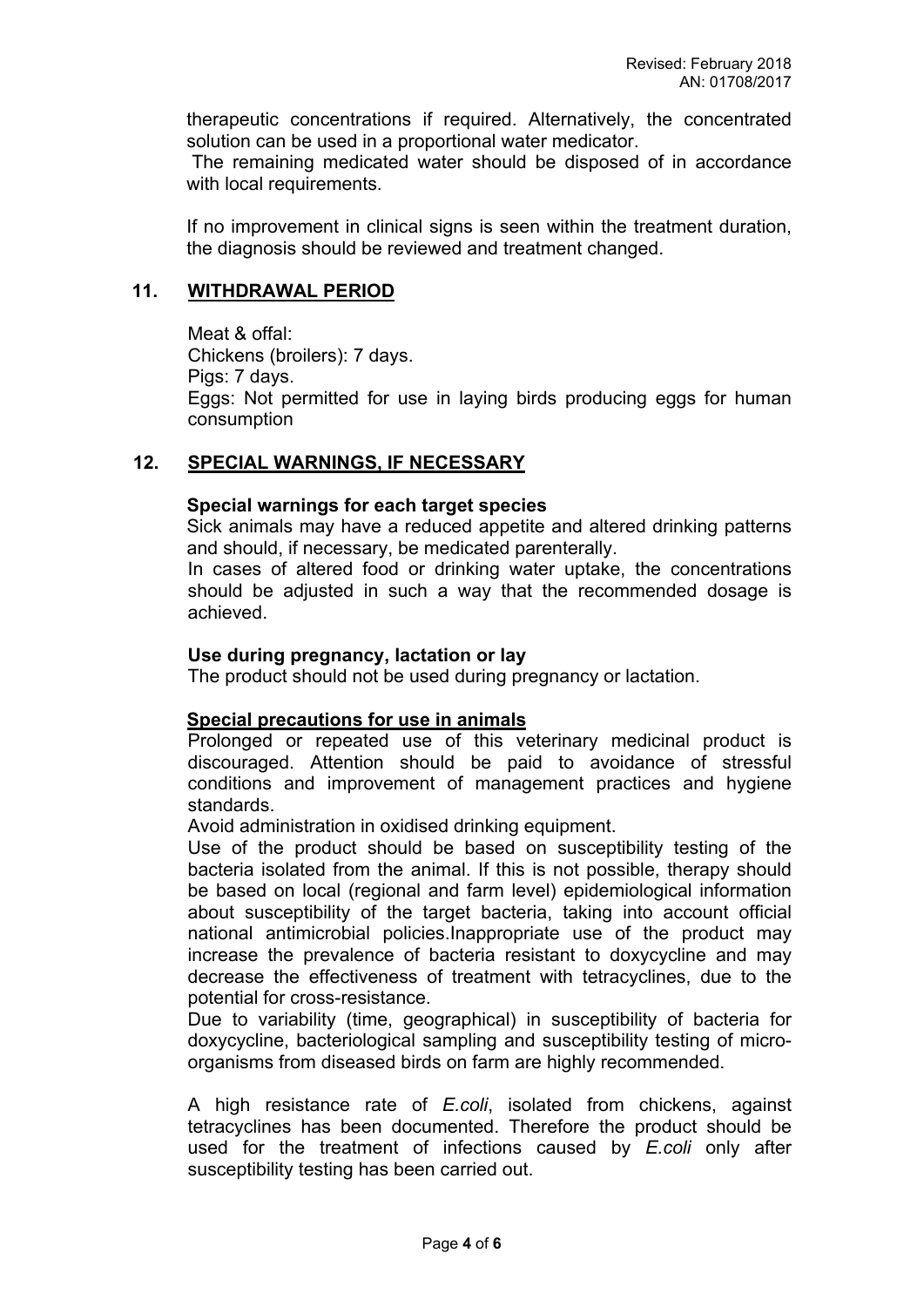As eradication of the target pathogens may not be achieved, medication should therefore be combined with good management practices, e.g. good hygiene, proper ventilation, no overstocking.

Doxycycline absorption may be reduced by the presence of high quantities of calcium, iron, magnesium or aluminium in the diet. Do not administer together with antacids, kaolin and iron preparations.

Do not administer together with bactericidal antibiotics.

The solubility of the product is pH dependent and will precipitate if mixed in alkaline solution.

Do not administer with milk replacers.

### **Special precautions to be taken by the person administering the veterinary medicinal product to animals**

Tetracyclines may  $-$  in very rare cases  $-$  induce photosensitivity and allergic reactions.

Do not handle the product if you are hypersensitive to tetracyclines.

Wear gloves, work overall and approved safety glasses.

This product is acid and likely to be irritant. Avoid contact with skin and eyes. In case of contact with skin, rinse immediately with plenty of water. In case of contact with eyes, rinse immediately with copious amounts of water and seek medical advice.

Do not smoke, eat or drink while handling this product.

The product can be harmful by skin contact and inhalation and may cause eye irritation.

In case of accidental ingestion seek medical advice and show the label to the doctor.

If any symptom should appear, such as a cutaneous eruption, seek prompt medical advice. Swelling of the face, lips or eyes or respiratory difficulties are the most serious signs which require urgent medical attention.

#### **Incompatibilities**

In the absence of compatibility studies, this veterinary medicinal product must not be mixed with other veterinary medicinal products. **Overdose (symptoms, emergency procedures, antidotes)**

No data available.

#### **13. EXPIRY DATE**

EXP:

Once diluted, use within 24 hours. Once opened, use within 28 days.

### **14. SPECIAL STORAGE CONDITIONS**